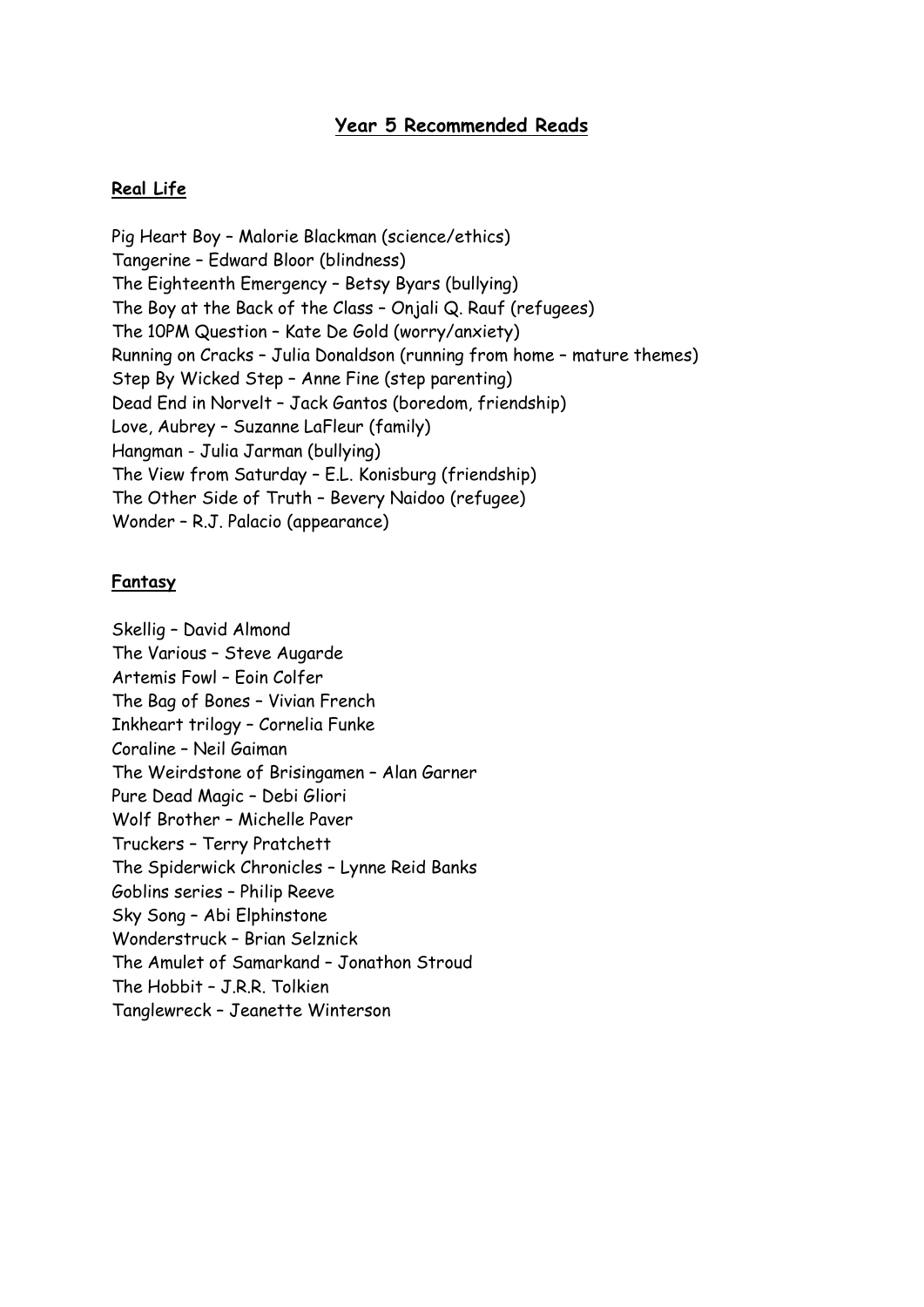# Science Fiction

Supernaturalist – Eoin Colfer Grinny: Grinny and You Remember Me – Nicholas Fisk Among the Hidden – Margaret Peterson Haddix Double Identity – Margaret Peterson Haddix Maphead – Lesley Howarth The Giver – Lois Lowry The Iron Man – Ted Hughes Other Worlds: 10 Amazing Sci Fi Stories – Rick Riordan ed. Timesnatch – Robert Swindells Hydra – Robert Swindells

## Chilling Stories

The Graveyard Book – Neil Gaiman Uncle Montague's Tales of Terror – Chris Priestley Horowitz Horror – Anthony Horowitz Breathe – Cliff McNish At the Firefly Gate – Linda Newberry Chill – Alex Nye Tales from the Tunnel's Mouth – Chris Priestley Tales of Terror From the Black Ship – Chris Priestley Marianne Dreams – Catherine Storr

# Adventure

Noah Barleywater Runs Away – John Boyne Ruby Holler – Sharon Creech Danny: The champion of the world – Roald Dahl The Miraculous Journey of Edward Tulane – Kate DiCamillo Stormbreaker – Anthony Horowitz The Devil and his Boy – Anthony Horowitz Journey to the River Sea – Eva Ibbotson From the Mixed-Up Files of Mrs. Basil E. Frankweiler – E. L. Konigsburg Outlaw: the Legend of Robin Hood – Tony Lee The Ghost of Thomas Kempe – Penelope Lively Mortal Engines – Phillip Reeves Brightstorm – Vashti Hardy The Storm Keeper's Island – Catherine Doyle The Wolf Wilder – Katherine Rundell The Invention of Hugo Cabret – Brian Selznick Wonderstruck – Brian Selznick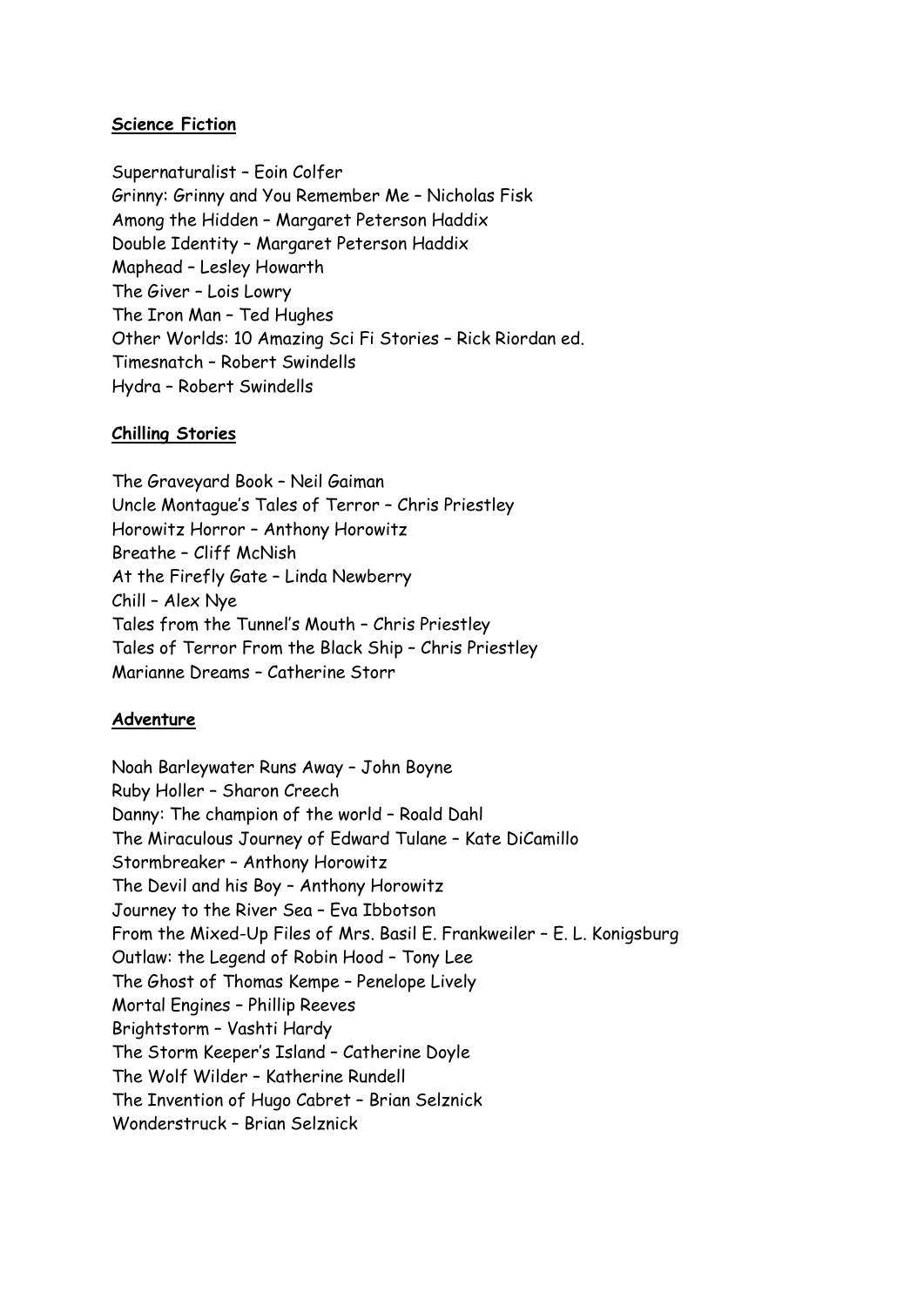## War

Warboy – Michael Foreman Once/Now/Then/After – Morris Gleitzman Goodnight, Mr Tom – Michelle Magorian War Horse – Michael Morpurgo At the Firefly Gate – Linda Newberry Johnny and the bomb – Terry Pratchett My Friend the Enemy – Dan Smith The Machine Gunners – Robert Westall Carrie's War – Nina Bawden Doodlebug Summer – Alison Price Soldier Dog – Sam Angus

#### Mysteries & Suspense

Chasing Vermeer – Blue Bailliett The Crossroads – Chris Grabenstein Secrets of a Sun King – Emma Carroll Silver Fin – Charlie Higson The Case of the London Dragonfish – Joan Lennon The Sign of the Black Dagger – Joan Lingard Magnus Finn and the Selkie Secret – Janis Mackay Out of the Depths – Cathy MacPhail Flood and Fang – Marcus Sedgwick Snow horse and other stories – Joan Aiken Snaggletooth's mystery – Gene Kemp Shock forest and other stories – Margaret Mahy Room 13 – Robert Swindells The London Eye Mystery – Siobhan Dowd No Such Thing as Dragons - Written and illustrated by Philip Reeve Cosmic- Written by Frank Cottrell Boyce Flood Child - Written by Emily Diamand

#### Humour

How to Train Your Dragon - Cressida Cowell How to speak Dragonese - Cressida Cowell The Meanwhile Adventures – Roddy Doyle Boom! – Mark Haddon Ribblestrop – Andy Mulligan Goblins series – Philip Reeve Holes – Louis Sachar There's a Boy in the Girls' Bathroom – Loius Sachar A Boy and a Bear in a Boat – Dave Shelton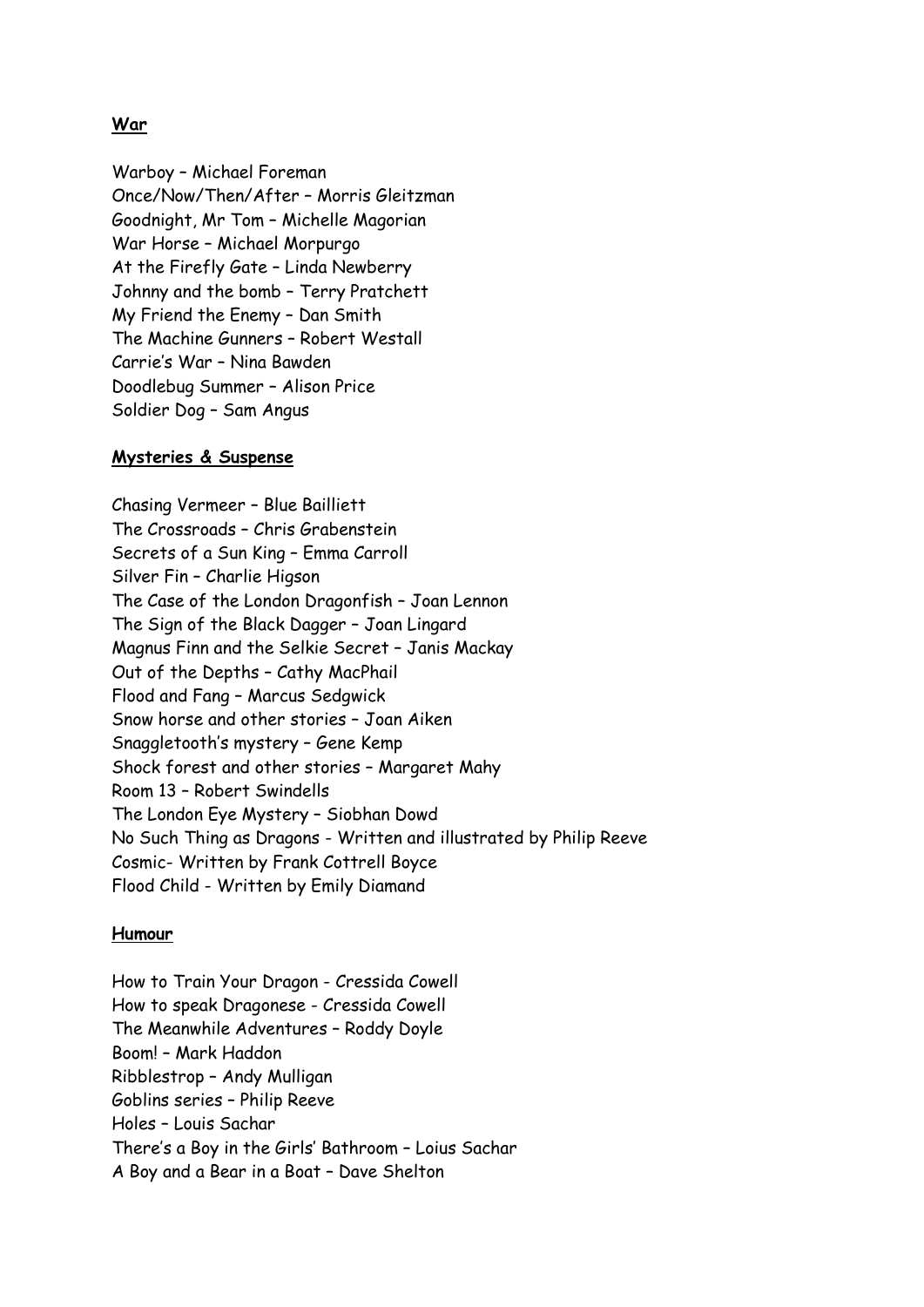## Animals

The Midnight Fox – Betsy Byars The Tale of Despereaux – Kate DiCamillo Charlotte's Web – E.B.White Flush – Carl Hiaasen One Boy and His Dog – Eva Ibbotson A Coyote in the House – Elmore Leonard The Call of the Wild – Jack London Going Home –Cliff McNish Why the Whales Came – Michael Morpurgo The Amazing Story of Adolphus Tips – Michael Morpurgo War Horse – Michael Morpurgo Catscape – Mike Nicholson Wolf Brother – Michelle Paver Varjak Paw – S.F. Said The Outlaw Varjack Paw – S.F. Said Black Beauty – Anna Sewell

## Traditional Tales

Sir Galwain and the Loathly Lady, Selina Hastings Don Quixote, Marcia Williams Arthur: The Seeing Stone, Kevin Crossley-Holland Beowulf – K. Crossley-Holland The Story of Robin Hood – R. Leeson Athur, High King of Britain – Michael Morpurgo The Tale of Tales – Tony Mitton Myths and Legends – Anthony Horrowitz Arion and the Dolphin – Vikram Seth Just So Stories – Rudyard Kipling

# Fiction from our literary heritage

Narnia Stories – CS Lewis Harry Potter series – JK Rowling Billy The Kid – Michael Morpurgo Why the Whales Came – Michael Morpurgo Oliver Twist – Charles Dickens Kensuke's Kingdom – Michael Morpurgo A Christmas Carol – Charles Dickens Stig of the Dump – Clive King Snow Spider – Jenny Nimmo Macbeth for Kids, Louis Burdett The Wolves of Willoughby Chase – Joan Aiken